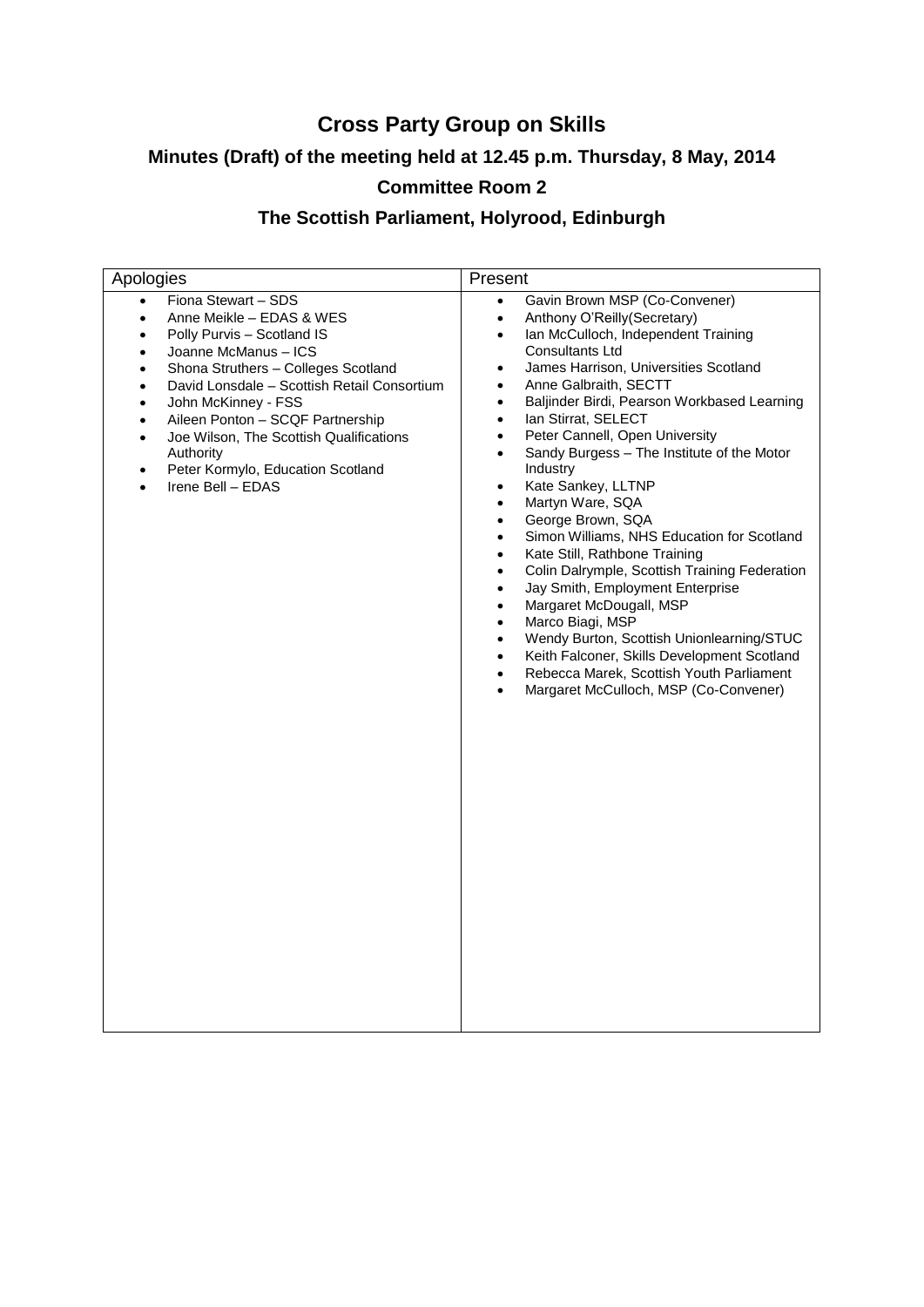## **1. Agenda Item 1**

### **Welcome**

1.1 Gavin Brown MSP as Co-Convenor opened the Annual General Meeting and welcomed members, especially Patricia Chambers who would now be supporting the group. Mr Brown thanked Jenny Duncan, who was stepping down from the role. He presented her with a gift as a token of appreciation for all her hard work in the past.

### **2. Agenda Item 2**

## **Apologies**

2.1 Mr Brown noted a number of apologies from Members.

#### **3. Agenda Item 3**

#### **AGM**

3.1 The Secretary asked the group if there were any nominations for the post of Co-Convenor. Margaret McDougall, MSP nominated Gavin Brown, MSP and Margaret McCulloch, MSP. This was seconded by Colin Dalrymple of STF and carried unanimously.

3.2 The following organisations were proposed for membership of the CPG:

- Scottish Chamber of Commerce Charandeep Singh
- Women's Enterprise Scotland Anne Meikle
- 3.3 As there was no further business for the AGM, Mr Brown formally closed the meeting and handed the Chair to Margaret McCulloch, MSP.

Before commencing with the normal business of the meeting Ms McCulloch took the opportunity to thank the meeting's lunch sponsor, SQA for their sponsorship. Ms McCulloch informed the group that discussions had taken place with the caterers and a decision had been made to try some different lunch options and she asked the group for feedback on this.

Peter Cannell from Open University and Martyn Ware from SQA were then invited to address the group.

#### **4. Presentations**

Peter Cannell opened the presentation by giving an overview on widening access emphasising that there was a shift to working with partners to support routes from informal to formal learning. The main points of the presentation were:

- It is problematic to conflate all online resources; there are multiple dimensions of openness and accessibility
- The promise of Open Education Resources remains largely unfulfilled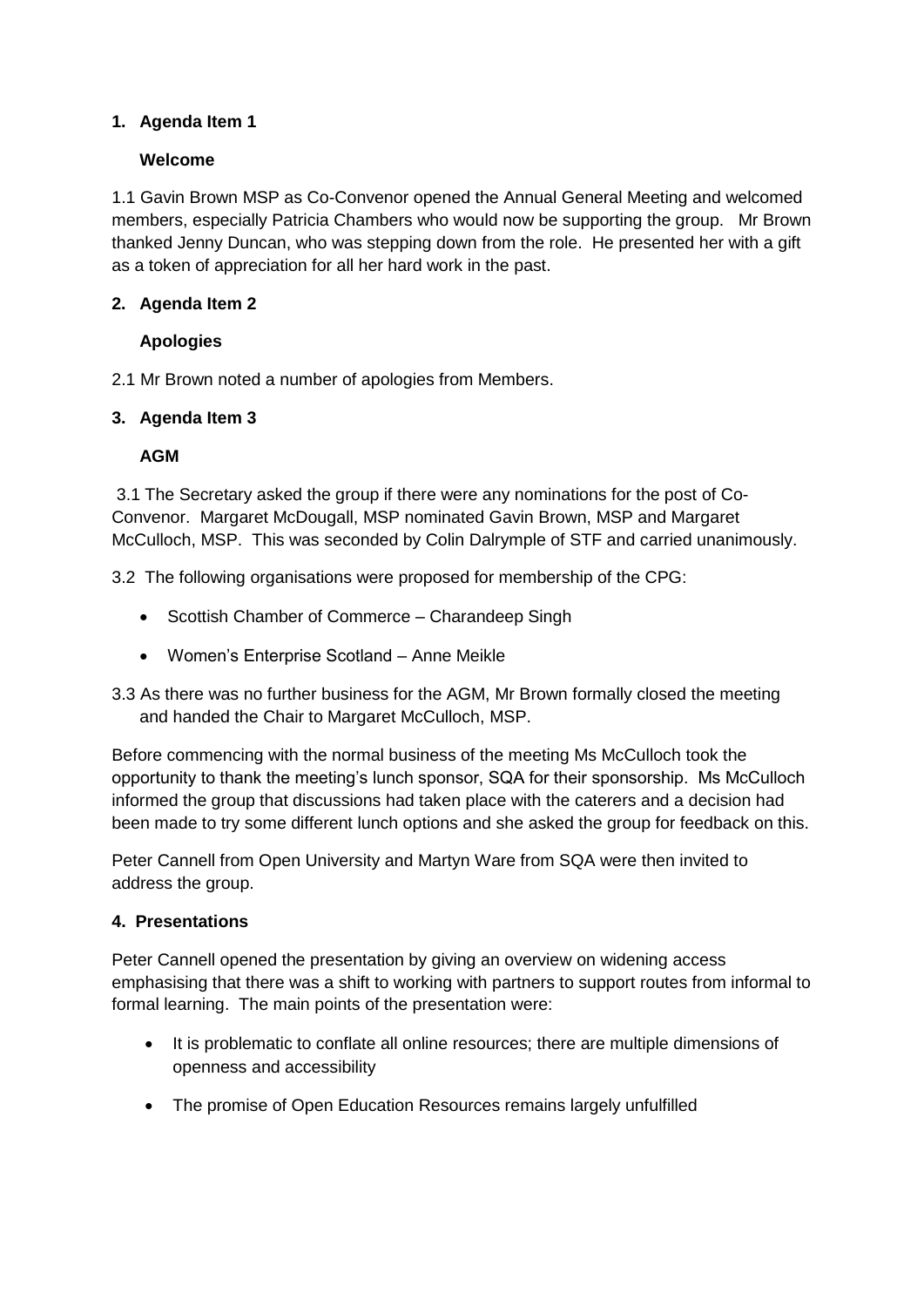- Understanding of OER is changing; a broader definition is emerging that encompasses all activities that open up access to educational opportunities in a context where freely available online content and services are taken as the norm.
- Rural Entrepreneurship in Scotland and Labspace were shown as two examples of OER's produced in Scotland and these examples were helping to develop practice in social partnerships and networks and also widening access to supportive high quality resources at national scale.
- Attention was drawn to a new project being led by the OU in Scotland aimed at supporting development. Main focus will be around developments in practice, a state of the art hub for OER and development of new content. The project would aim to put Scottish HE at the forefront of new developments.

Martyn Ware then continued on the theme of Open Education talking about the Government aspiration for a smarter Scotland. The main points covered included:

- Milestones in OER such as the Open Content Initiative (1998), UNESCO conference (2000), Cape Town Open Educational Declaration (2007), JORUM UK Open Repository for Learning Materials (2010) and in 2012 Dawn of Age of MOOCs.
- Information on the Community College Consortium for Open Educational Resources and MERLOT, the website for Muliimedia Educational Resource for Learning and online Teaching
- An introduction to 'Commons' a network for sharing OER resources and discussion as well as other websites such as the OpenCourseWare Consortium and Jorum
- An outline of Open Education developments in Scotland including Edinburgh Napier University's 3E framework, Glasgow Caledonian University Library OER Guidelines, Open Badges for Scottish Education and the Learning Resource Metadata Initiative
- Attention was also drawn to the Scottish Open Education Declaration which is available at<http://declaration.openscot.net/>
- Second Open Scotland event, hosted by the ALT Scotland SIG, University of Edinburgh on 3 June 2014

The presentation concluded with some information on how members could get involved, including keeping an eye on the OU blog and volunteering a post, commenting on the Scottish Open Education declaration and following the #OpenScot hashtag on Twitter.

4.1 Ms McCulloch thanked the presenters again and invited questions or comments from members.

4.2 Colin Dalrymple commented that we are in danger of creating more social exclusion than inclusion for young people and that there were lessons to be learnt. He observed that both presenters referred to 'older' people yet the most successful developments are those for the young. He went on to say that young people should have access to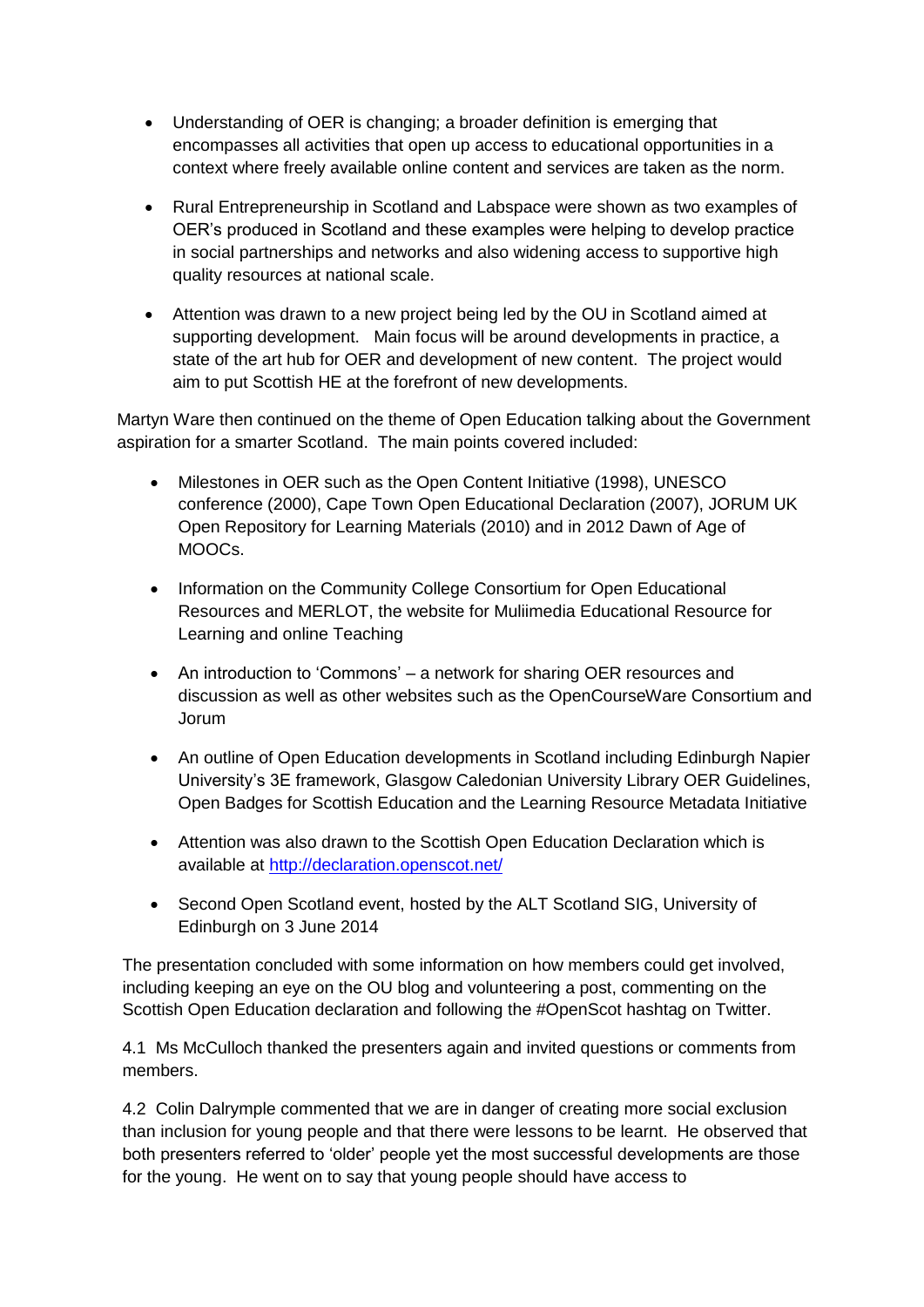OpenResources just as much as older people and he hoped OU and SQA would consider this.

4.3 Jay Smith from Employment Enterprise asked how digital technology could enhance Open Resources and Wider Access and what plans there were to extend this

4.4 Kate Still from Rathbone endorsed the point made by Colin of STF regarding the need for an inclusive approach to learning from a young age. The point was made that many young people that Rathbone deal with come from the more disadvantaged areas and have not had a good experience of the formal education process and are therefore disinclined to learn through traditional methods – an open learning approach is potentially a new way of engaging more young people and encouraging learning as a positive experience.

4.5 In reply, Martyn Ware agreed with the points made and said that these inform the national discussion. He pointed out that most examples come from Higher Education but this might be because this is where most innovation happens. He acknowledged that there is plenty of potential for this in schools, using GLOW as an example. He went on to say that Open Badges for young people was a way of breaking down learning into manageable chunks to make them more appealing to young people.

4.6 Peter Cannell also replied saying they were piloting some new projects about enhancing the curriculum but need to look beyond the UK and Europe for best practice. He stated that South Africa is a really good example of how digital learning can be made accessible and here in Scotland we can build on simple forms of assessment to make badges worth something.

4.7 Ms McCulloch thanked both presenters again.

## **5. Agenda Item 5**

## **Minutes of the last meeting and matters arising**

5.1 The minutes from the meeting on 27 February 2014 were adopted as an accurate record. There were no matters arising.

#### **6 Agenda Item 6**

#### **Dates of future meetings and presenters**

6.1 Ms McCulloch informed members of dates of the next four meetings of the group and details of members who had agreed to present and sponsor lunch at these meetings as follows:

| Thurs 9              | Scottish Training                  | Challenges facing training providers in delivering Scottish                                                                                                       |
|----------------------|------------------------------------|-------------------------------------------------------------------------------------------------------------------------------------------------------------------|
| October 2014         | Federation<br>Confirmed            | Government target of 25,000 Modern Apprenticeships in<br>addition to provision of quality training for those embarking on<br><b>Employability Fund programmes</b> |
| Thurs 27<br>November | Institute of the<br>Motor Industry | The Motor industry 'Return on Investment' calculator                                                                                                              |